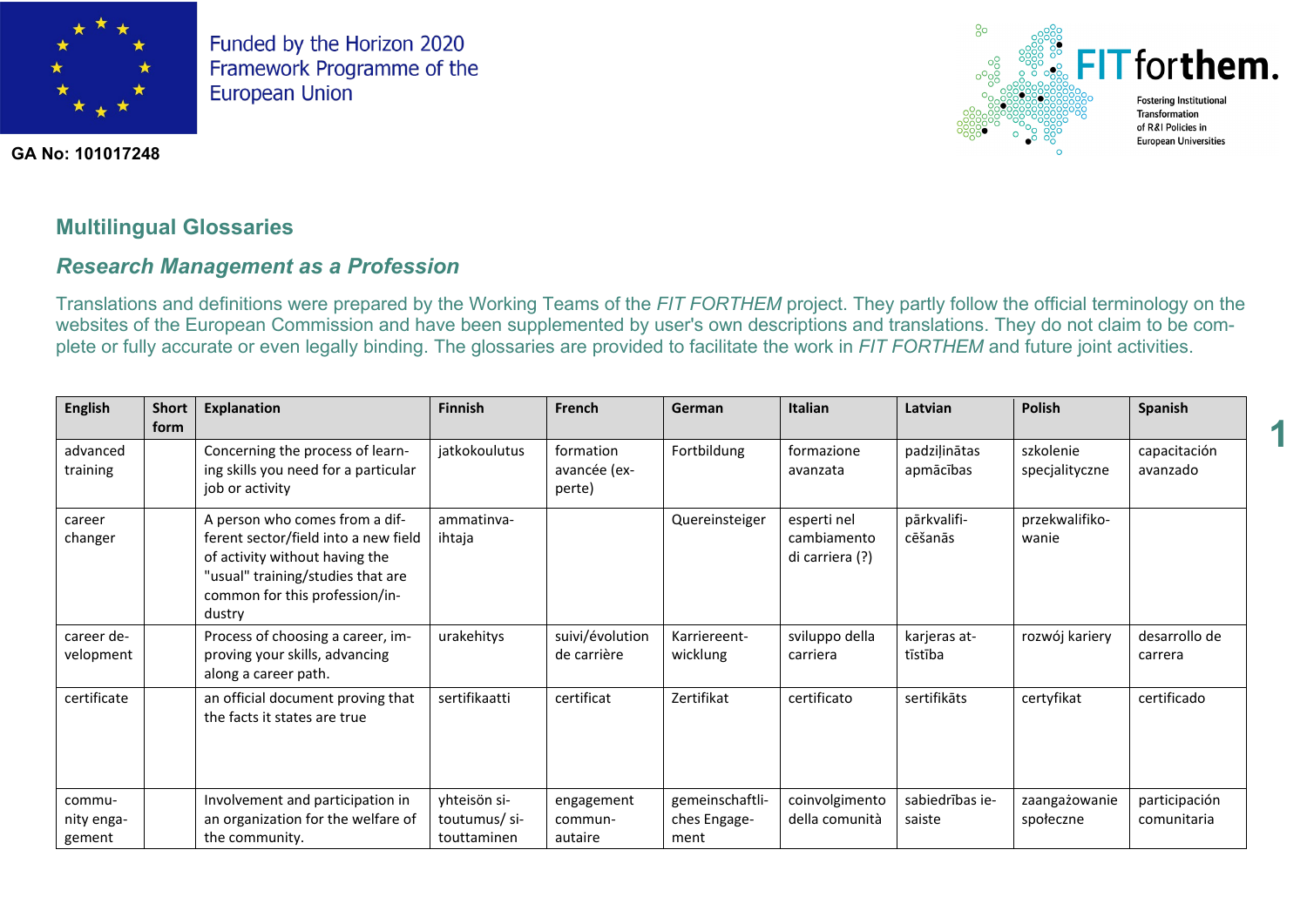

#### **GA No: 101017248**



**English Short form Explanation Finnish French German Italian Latvian Polish Spanish** (kontekstista riippuen) community of practitioners  $CoP$  Group of people sharing concerns or passions for something and learning how to do it better as they exchange regularly on it. (ammatin)harjoittajien yhteisö interprofession/groupes professionnels Gemeinschaft der Fachkräfte comunità professionale praktiķu kopiena wspólnota praktyków comunidad de profesionales consulting Giving advice or information on something konsultointi consultance Beratung consulenza konsultēšana konsulting consultor European Qualifications Framework EQF  $\Box$  The EQF is a framework based on learning outcomes in which all types of qualifications are classified into 8 levels. (https://europa.eu/europass/de/europeanqualifications-framework-eqf 10.03.2022) eurooppalainen tutkintojen viitekehys, EQF cadre européen de qualification Europäischer Qualifikationsrahmen Quadro Europee delle Qualifiche Eiropas Kvalifikāciju ietvars Europejska Rama Kwalifikacji Marco Europeo de Requisitos experience  $\|\cdot\|$  skills and knowledge one gained by doing something for a certain amount of time kokemus experience Erfahrung esperienza pieredze doświadczenie zawodowe experiencia further education all-encompassing term within a broad list of post-secondary learning activities and programs (https://en.wikipedia.org/wiki/Continuing\_education 17.03.2022) jatkokoulutus, täydennyskoulutus enseignement supérieur Weiterbildung | istruzione superiore tālākizglītība szkolnictwo wyższe educación avanzada high performance skills korkean tason osaaminen qualification professionnelle supérieure (experte) hohe Leistungskompetenzen elevate professionalità augstas veiktspējas prasmes kompetencje zarządcze habilidades de alto rendimiento

**2**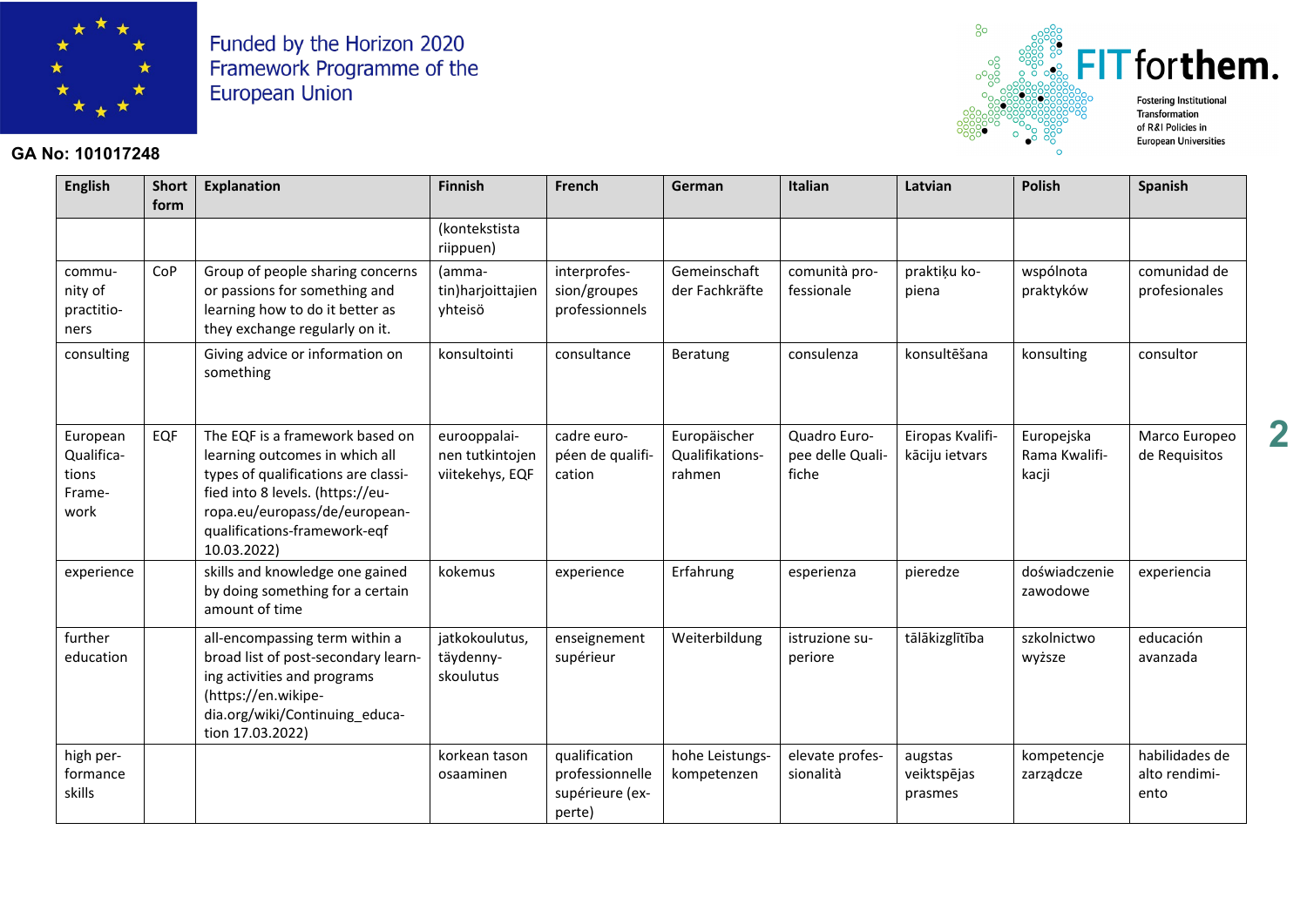

#### **GA No: 101017248**



**English Short form Explanation Finnish French German Italian Latvian Polish Spanish** international experiences skills and knowledge one gained by doing something for a certain amount of time in another country kansainvälinen kokemus expérience internationale internationale Erfahrungen esperienze internazionali starptautiska pieredze dośwadczenie międzynarodowe experiencias internacionales leadership  $\parallel$  the state or position of being a person who leads a group of people, especially the head of a country, an organization, etc. (https://www.oxfordlearnersdictionaries.com/definition/english/profession?q=profession) johtaminen dirigeant/leadership Führungsrolle  $\vert$  ruolo direttivo  $\vert$  līderība, vadība  $\vert$  przywództwo  $\vert$  liderazgo level of acknowledgement in the research community tunnustus tutkijayhteistössä degré de reconnaissance scientifique (recherche) Anerkennungsgrad in der wissenschaftlichen Community livello di riconoscimento nella comunità scientifica atzinības līmenis pētnieku aprindās poziom uznania w społeczności naukowej nivel de reconocimiento en la comunidad investigadora mandatory personal background vaadittu henkilökohtainen tausta requis professionnel (expérience professionnelle) erforderlicher persönlicher Hintergrund dati personali richiesti nepieciešamā kvalifikācija wymagane kwalifikacje antecedentes personales mandatory personal skills vaaditut henkilökohtaiset taidot compétences professionnelles requises erforderliche persönliche Fähigkeiten competenze personali richieste nepieciešamās prasmes wymagane umiejętności habilidades personales National Qualification Framework NQF | Also see 'European Qualification Framework' EQF; The EQF has the function of a meta-framework for National Qualifications Frameworks (NQFs), which the member states can create analogously to the EQF. kansallinen tutkintokehys cadre national de certification Nationaler Qualifikationsrahmen Quadro Nazionale delle Qualifiche Nacionālais Kvalifikācijas ietvars Narodowa (Polska) Rama Kwalifikacji Marco Nacional de Requisitos

**3**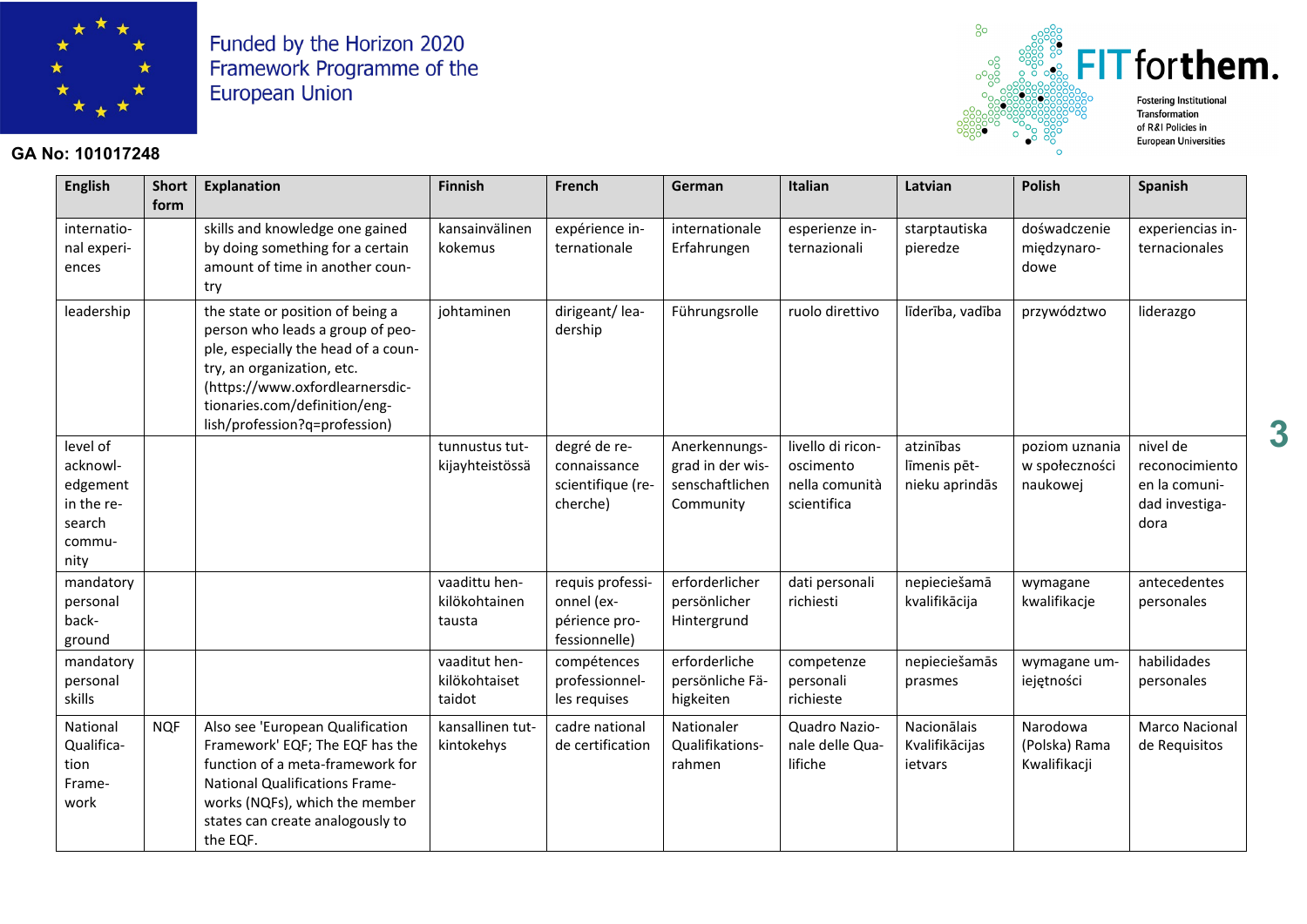

#### **GA No: 101017248**



**4**

**English Short form Explanation Finnish French German Italian Latvian Polish Spanish** network of colleagues Group of colleagues, connected by common views, interests, etc. kollegaverkosto reseau de collègues (réseau professionel) Netzwerk von Kollegen rete di colleghi | personīgo kontaktu tīkls sieć kontaktów osobistych red de colegas on the job training Entirety of methods for training, teaching and testing practical knowledge and skills directly at the workplace. työpaikkakoulutus formation professionnelle sur site Weiterbildung am Arbeitsplatz formazione sul lavoro darba vidē balstītas apmācības szkolenie praktyczne formación en el trabajo peer learning Peer learning is an educational practice in which students interact with other students to attain educational goals (O'Donnell, A. M.; A. King (1999). Cognitive perspectives on peer learning. Lawrence Erlbaum. ISBN 0805824480.) Can also be transferred to colleagues, for example. vertaisoppiminen formation par ses paires/tuteurs kollegiales Lernen apprendimento da pari savstarpēja mācīšanās szkolenie w grupie koleżeńskiej aprendizaje entre iguales pre-defined job profiles ennalta määritetyt työprofiilit profil professionnels prédéfinis vordefinierte Tätigkeits-Profile profili professionali pre-definiti darba profils  $\Box$  profil zawodowy perfiles de trabajo predefinidos profession  $\vert$  a job that required a high level of special training or skill ammatti profession Beruf professione profesija zawód profesión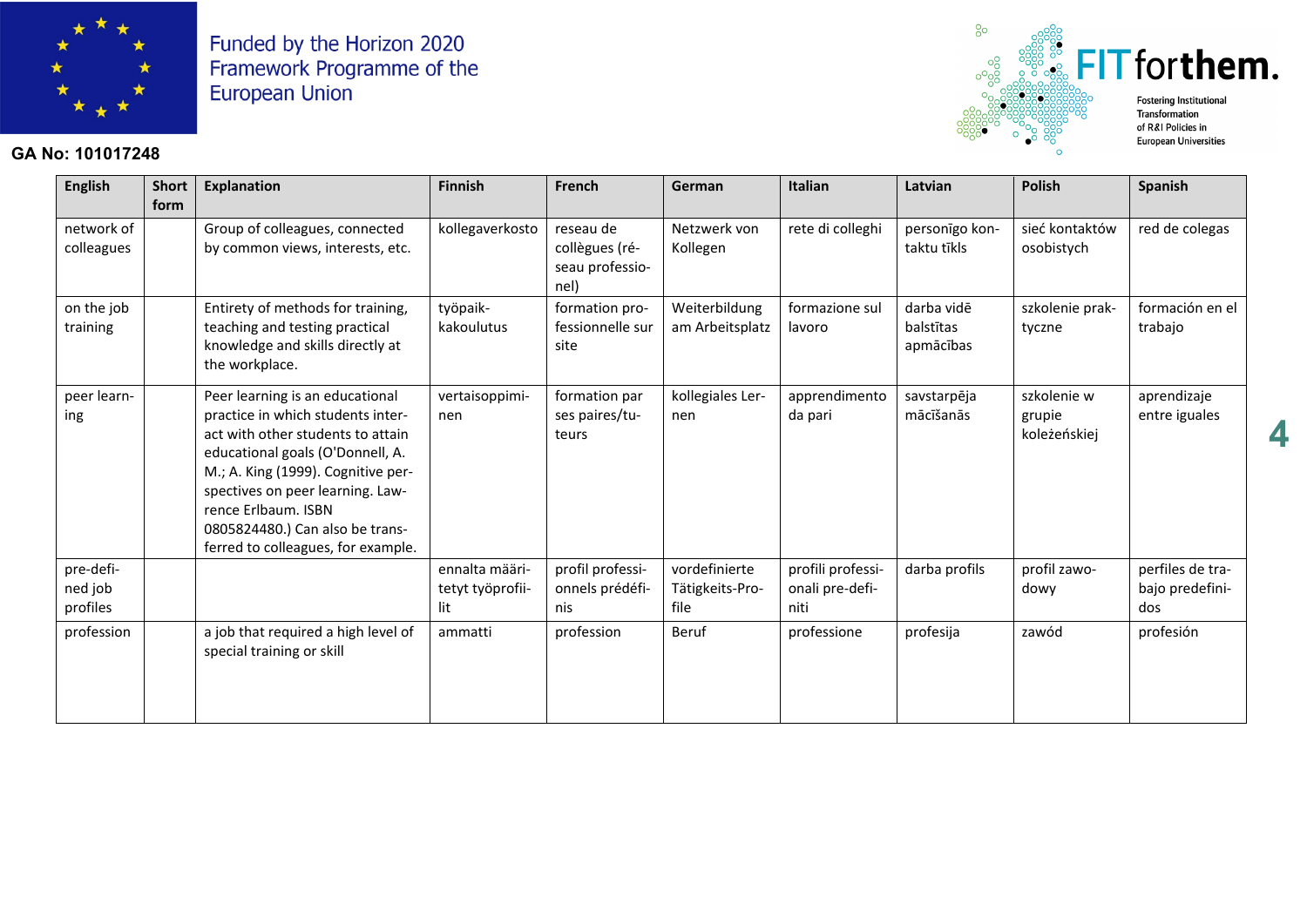

## GA No: 101017248



**European Universities** 

| <b>English</b>                                  | <b>Short</b><br>form | <b>Explanation</b>                                   | <b>Finnish</b>                               | French                                                     | German                                                                            | Italian                                      | Latvian                                  | <b>Polish</b>                             | <b>Spanish</b>                                    |
|-------------------------------------------------|----------------------|------------------------------------------------------|----------------------------------------------|------------------------------------------------------------|-----------------------------------------------------------------------------------|----------------------------------------------|------------------------------------------|-------------------------------------------|---------------------------------------------------|
| professio-<br>nal associ-<br>ations             |                      | organized association of members<br>of a profession  | ammattijärjes-<br>töt                        | associations<br>professionnel-<br>les/interprofes-<br>sion | Berufsver-<br>bände                                                               | associazioni<br>professionali                | profesionālās<br>asociācijas             | towarzystwa,<br>cechy zawo-<br>dowe       | asociaciones<br>profesionales                     |
| professio-<br>nal develo-<br>pment              |                      | continued career training and ed-<br>ucation         | ammatillinen<br>kehitys                      | developpement<br>professionnel                             | berufliche Wei-<br>terentwick-<br>lung/professio-<br>nelle Weiter-<br>entwicklung | sviluppo pro-<br>fessionale                  | profesionālā at-<br>tīstība              | rozwój zawo-<br>dowy                      | desarrollo pro-<br>fesional                       |
| professio-<br>nal rese-<br>arch ma-<br>nagement |                      | see research manager                                 | ammattimai-<br>nen tutkimuk-<br>sen hallinta | management<br>de la recherche                              | professionelles<br>Wissenschafts-<br>management                                   | gestione pro-<br>fessionale della<br>ricerca | profesionāla<br>zinātnes pār-<br>valdība | profesjonalne<br>zarządzanie<br>badaniami | gestión profesi-<br>onal de la in-<br>vestigación |
| qualifica-<br>tion                              |                      | a passed exam or a completed<br>course of study      | pätevyys, kvali-<br>fikaatio                 | qualification                                              | Qualifikation                                                                     | qualifica                                    | kvalifikācija                            | kwalifikacja                              | calificación                                      |
| recogni-<br>tion                                |                      | public praise or reward for one's<br>work or actions | tunnustus, tun-<br>nustaminen                | Reconnais-<br>sance professi-<br>onnelle                   | Anerkennung                                                                       | riconoscimento                               | atzīšana                                 | uznanie                                   | reconocimiento                                    |

5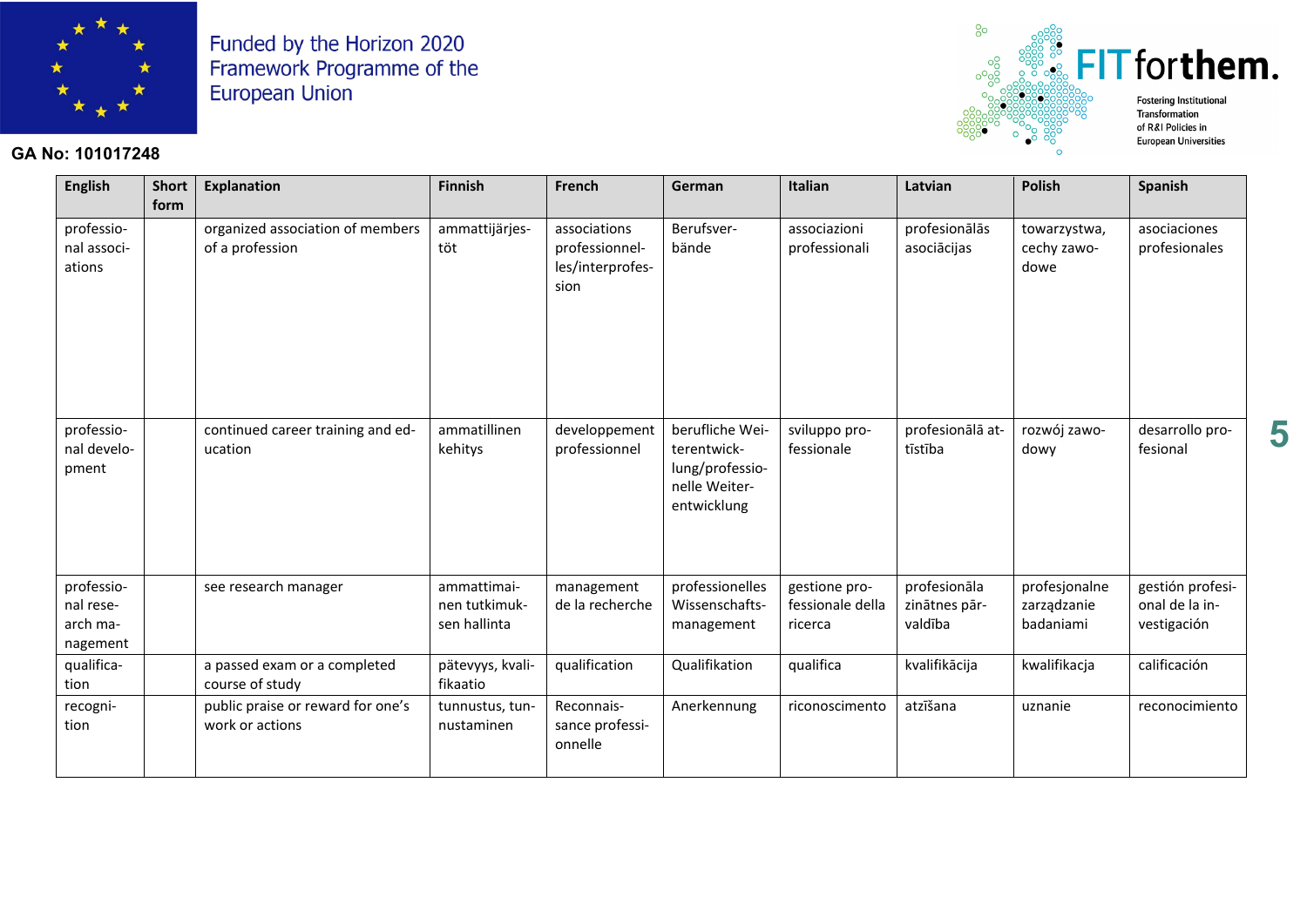

## **GA No: 101017248**



 $^{8}$ 

**Fostering Institutional European Universities** 

| <b>English</b>                      | <b>Short</b><br>form     | <b>Explanation</b>                                                                                                                                                                                                                       | <b>Finnish</b>                                                  | French                                                              | German                                         | Italian                                             | Latvian                                                                     | <b>Polish</b>                                     | Spanish                                       |
|-------------------------------------|--------------------------|------------------------------------------------------------------------------------------------------------------------------------------------------------------------------------------------------------------------------------------|-----------------------------------------------------------------|---------------------------------------------------------------------|------------------------------------------------|-----------------------------------------------------|-----------------------------------------------------------------------------|---------------------------------------------------|-----------------------------------------------|
| research &<br>innovation<br>manager | R&I<br>ma-<br>na-<br>ger | they coordinate the execution of<br>research project or the develop-<br>ment of an idea                                                                                                                                                  | Tutkimus & in-<br>novaatio päälli-<br>kkö, T & I-pääl-<br>likkö | Responsable<br>Recherche et<br>Développe-<br>ment (Innova-<br>tion) | Manager/-in<br>für Forschung<br>und Innovation | manager della<br>ricerca e<br>dell'innovazi-<br>one | pētniecības un<br>inovāciju pār-<br>valdītājs/ me-<br>nedžeris/<br>vadītājs | menedżer<br>działu badań i<br>rozwoju             | gerente de in-<br>vestigación e<br>innovación |
| research<br>administ-<br>rators     |                          |                                                                                                                                                                                                                                          | tutkimushallin-<br>non työnte-<br>kijät/asian-<br>tuntijat      | Administra-<br>teurs de l'acti-<br>vité de Recher-<br>che           | Wissenschafts-<br>verwalter/-in                | amministratori<br>di attività di ri-<br>cerca       | pētniecības ad-<br>ministrators                                             | administracja<br>pionu<br>badawczego              | administrado-<br>res de I+D                   |
| research<br>advisor                 |                          |                                                                                                                                                                                                                                          | tutkimus-<br>neuvoja                                            | Conseiller/con-<br>sultant Recher-<br>che                           | Berater/-in der<br>Wissenschaft                | consulente di<br>attività di ri-<br>cerca           | pētniecības<br>padomdevējs                                                  | doradca w<br>zakresie badań                       | asesor de in-<br>vestigación                  |
| research<br>manager                 |                          | A person who is employed at a<br>university or non-university re-<br>search institution, performing<br>tasks which are primarily adminis-<br>trative but neither belong to the<br>area of administration nor re-<br>search nor teaching. | tutkimuspäälli-<br>köt                                          | manager de re-<br>chercher/direc-<br>teur de recher-<br>che         | Wissenschafts-<br>manager/-in                  | manager della<br>ricerca                            | pētniecības<br>menedžeris                                                   | kierownik<br>działu zarz-<br>adzania<br>badaniami | directores de<br>investigación                |
| scouting of<br>ideas                |                          | Scouting for ideas refers to the<br>process of systematically search-<br>ing for new ways of thinking and<br>finding solutions, as well as gener-<br>ating new ideas that have not ex-<br>isted before.                                  | ideoiden ets-<br>intä, ideariihi                                | recherche<br>d'idées<br>(brainstorming)                             | Ideenfindung                                   | ricerca di idee                                     | ideju izpēte                                                                | rozpoznanie,<br>inspiracje                        | exploración de<br>ideas                       |
| skills ma-<br>nagement              |                          | Skills management is the practice<br>of understanding, developing and<br>deploying people and their skills.<br>(https://en.wikipe-<br>dia.org/wiki/Skills management)                                                                    | taitojen hallinta                                               | compétences<br>professionnel-<br>les                                | Kompetenzma-<br>nagement                       | gestione delle<br>abilità professi-<br>onali        | prasmju vadība                                                              | zarzadzanie<br>kompetencjami                      | gestión de ha-<br>bilidades                   |